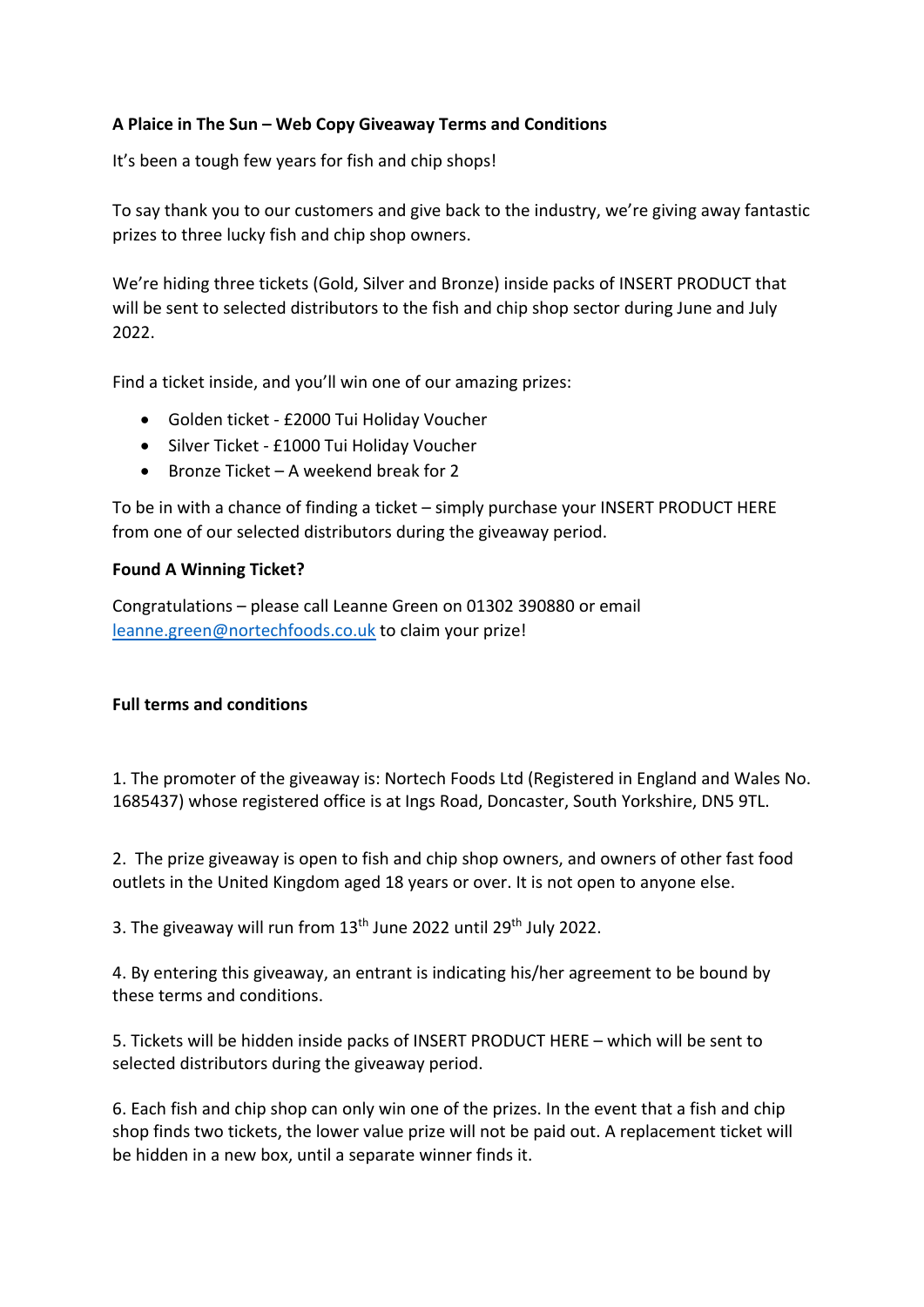7. Closing date for claiming the giveaway prizes is INSERT HERE. After this date, no prize will be paid out.

8. Winners will be expected to provide proof of purchase and physical evidence of the winning ticket to claim a prize. No responsibility can be accepted for the loss or theft of winning tickets.

9. Upon discovery of a prize ticket, winners should call Leanne Green on 01302 390880 or email leanne.green@nortechfoods.co.uk to report their find.

10. In the event of unforeseen circumstances beyond The Promoter's reasonable control, the promoter reserves the right to cancel, terminate, modify or suspend the giveaway or these terms and conditions, either in whole or in part, with or without notice.

11. The promoter is not responsible for inaccurate prize details supplied to anyone by any third party connected or unconnected with this competition.

12- The prizes are as follows:

- Golden ticket £2000 Tui Holiday Voucher
- Silver Ticket £1000 Tui Holiday Voucher
- Bronze Ticket A weekend break for 2

The prizes are as stated and no cash or other alternatives will be offered. The prizes are not transferable. Prizes are subject to availability and we reserve the right to substitute any prize with another of equivalent value without giving notice.

13. Tickets will be hidden in boxes of INSERT PRODUCT HERE. These boxes will then be sent to a selection of our distributors.

14. The promoter's decision in respect of all matters to do with the giveaway will be final and no correspondence will be entered into.

15. The giveaway and these terms and conditions will be governed by English law and any disputes will be subject to the exclusive jurisdiction of the courts of England.

16. The winner agrees to the use of his/her name and image in any publicity material. Any personal data relating to the winner or any other entrants will be used solely in accordance with current UK data protection legislation and will not be disclosed to a third party without the entrant's prior consent.

17. The name, address, email address and phone number of the winner must be provided to The Promoter, and will be shared to enable fulfilment of the prize.

18. The winner's name, business name, business location and social media usernames may be posted on the social media profiles of the promoter after the winner has been found.